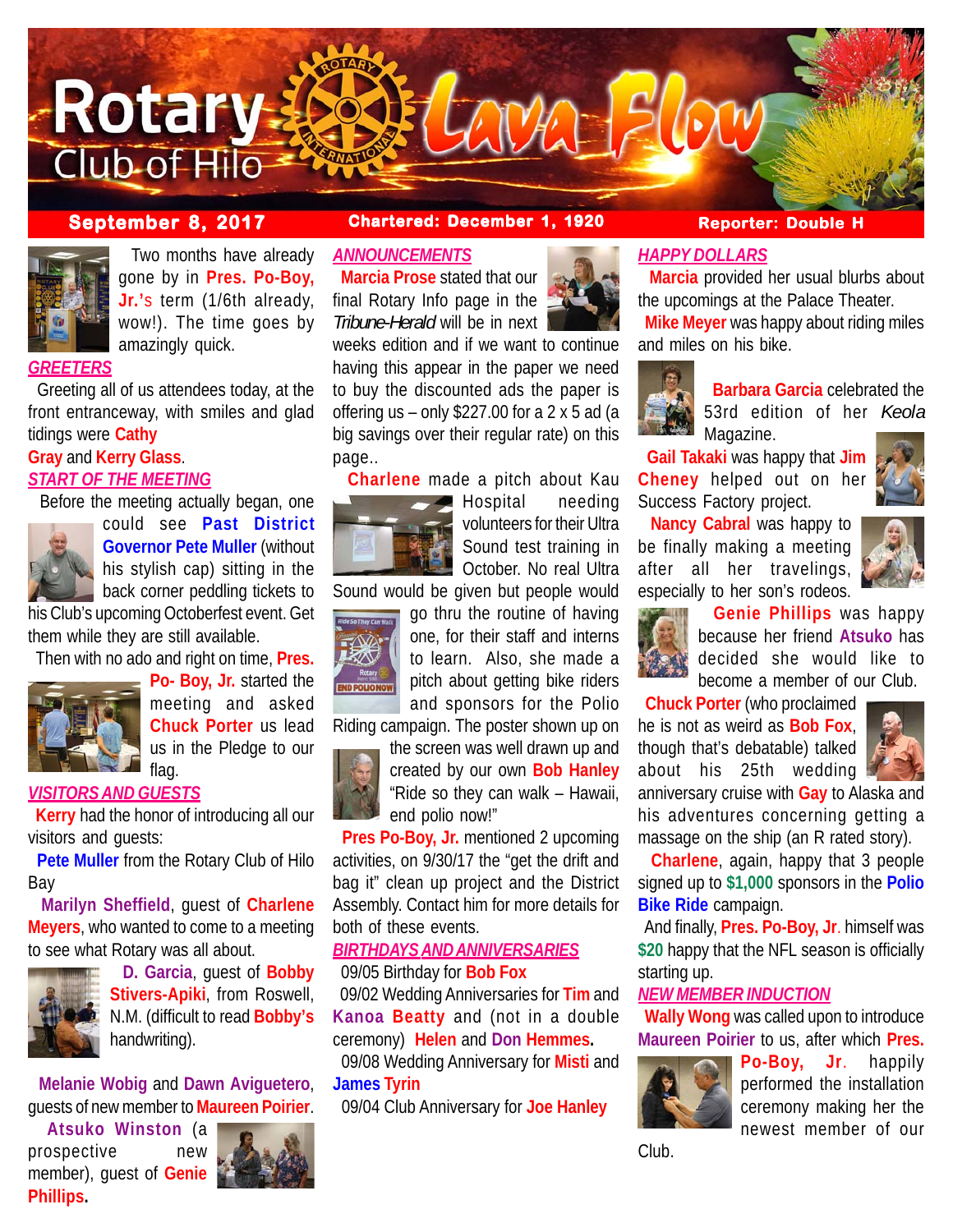#### *Birthdays:*

**Robert Fox** September 5 **Craig Shikuma** September 9 **Cel Ruwethin** September 10 **Cindy Boots** September 14 **Tim Beatty** September 22 **Sam Wallis** September 22

#### *Club Anniversary:*

**Joe Hanley** September 4, 1987 (30) **Barb Garcia** September 9, 1987 (1) **James Yagi** September 17, 1965 (52) **Ian Birnie** September 20, 1985 (32) **Newton Chu** September 22, 1995 (22) **Jerry Watanabe** September 22, 1989 (28) **Tim Beatty** September 27, 2002 (15) **Corey Kawamoto** September 27, 2002 (15)

#### *Wedding Anniversary:*

**Tim & Kanoa Beatty** September 2 (16) **Helen & Don Hemmes** September 2 (50) **Misti & James Tyrin** September 8 (10) **Alan & Zohra Kusunoki** September 20 (45)

#### *Announcements:*

**September 29 - DG Nalani Flinn October 6 - Jack Wong, CEO Kamehameha Schools October 13 - Dr. Akina Joint East Hawaii Club Meeting October 20 - Shannon Drumm Ohia Healing - A simple solution October 27 - Romeo Garcia Laupahoehoe Community Public Charter School**

- President **Steve Handy, Jr.**
- Past President **Randy Hart**
- President Elect **Keith Okamoto**
- Vice President **Mitch Dodo**
- Co-Secretary **Treena Breyfogle**
- Co-Secretary **Jan Tanouye**
- Treasurer **Corey Kawamoto**
- Sergeant at Arms **Shane Okimoto**
- Rotary Foundations **Malcolm Chun**
- Membership **Connie Ichinose**
- Public Relations **Marcia Prose**
- International Service **Stew Hussey**
- Community Service **Wally Wong**
- Vocational Service **Bobby Stivers-Apiki**
- Club Service **Kui Costa**
- New Generations **Gail Takaki**

- Hilo Rotary Club Foundation **Nina Decker**
- The Rotary Foundation **Malcolm Chun**
- Hawaii Rotary Youth Foundation **Mitchell Dodo** Photographer:**Charlene Meyers**

## *2 TRUTHS AND A LIE*

 **Bob Fox** and **Kerry Glass** were summoned up front to mention things about their lives to us, some of which was true and 1 thing was to be false. And we, the audience, has to try and figure out the falsification. **Bob** has been married 4 times, not 3



and **Kerry** does not have a great, great famous uncle.

#### *GUEST SPEAKER*

 **Mike Meyer** was called up to introduce a



man he met solicitating for items from shoppers for his organization outside our local Wal-Mart store, **Mr. Joe Jackson**.

**Mr. Jackson** heads up Teen Challenge,

an organization here helping people trying to rid themselves of alcohol and drug addiction problems. Teen Challenge is a state-wide program with offices

and homes on all islands (except Maui so far) working to help give users a clean break from their addictions.

 Part of the program's functions is going to various schools to talk with the kids and groups about the dangers involved in excessive drug and alcohol usage. And mentions to them that they have a rehab program set up for those committed to cleaning up. Its a 1-year project and their staying clean success rate for those completing the rehab is higher (82%) than the national average.

 The rehab program is free but the participants have to be committed to it. They will live in a shelter (one for men and one for women) and must meet goals and standards throughtout their year there. This program provides 2nd chances and gives hope to many who thought there was no hope or chance on a good life.

 Funding is provided by sponsorships, solicitations and fund-raisers (like a banquet coming up soon at Nani Mau).

 **Mr. Jackson** talked about his experiences with addictions and in running Teen Challenge here on the Big Island. He also introduced one of the successful

graduates of the program, **Mr. Willis Kauahaki**, to talk a little of what the program did for him and what he is doing now.

Teen Challenge, like any

organization of this type, faces a lot of doubters and **Mr. Jackson** told a story about a man in a pit and various opinions about it, which reflected well the thoughts of many about this program.

 Lots more information was gleamed from questions and answers. Teen Challenge originally started in New York City a few years ago and a lot of financing comes from churches. On the Big Island, they can take care of 10 men and 15 women in their facilities currently. And its not just for teens despite the name.

 Internships can be provided and the reduction in drug usage tends to be tied to the reduction in the crime rate.

 With this **Pres. Po-Boy, Jr.** thanked our speakers for coming today and provided then with our award winning coffee cups.

 Newly inducted member **Maureen** was asked to lead us in the 4-way test to close out the meeting (and she did actually fairly well considering – this was not her 1st meeting here so she was aware of the way it went).

See you all next week.

**Pau**